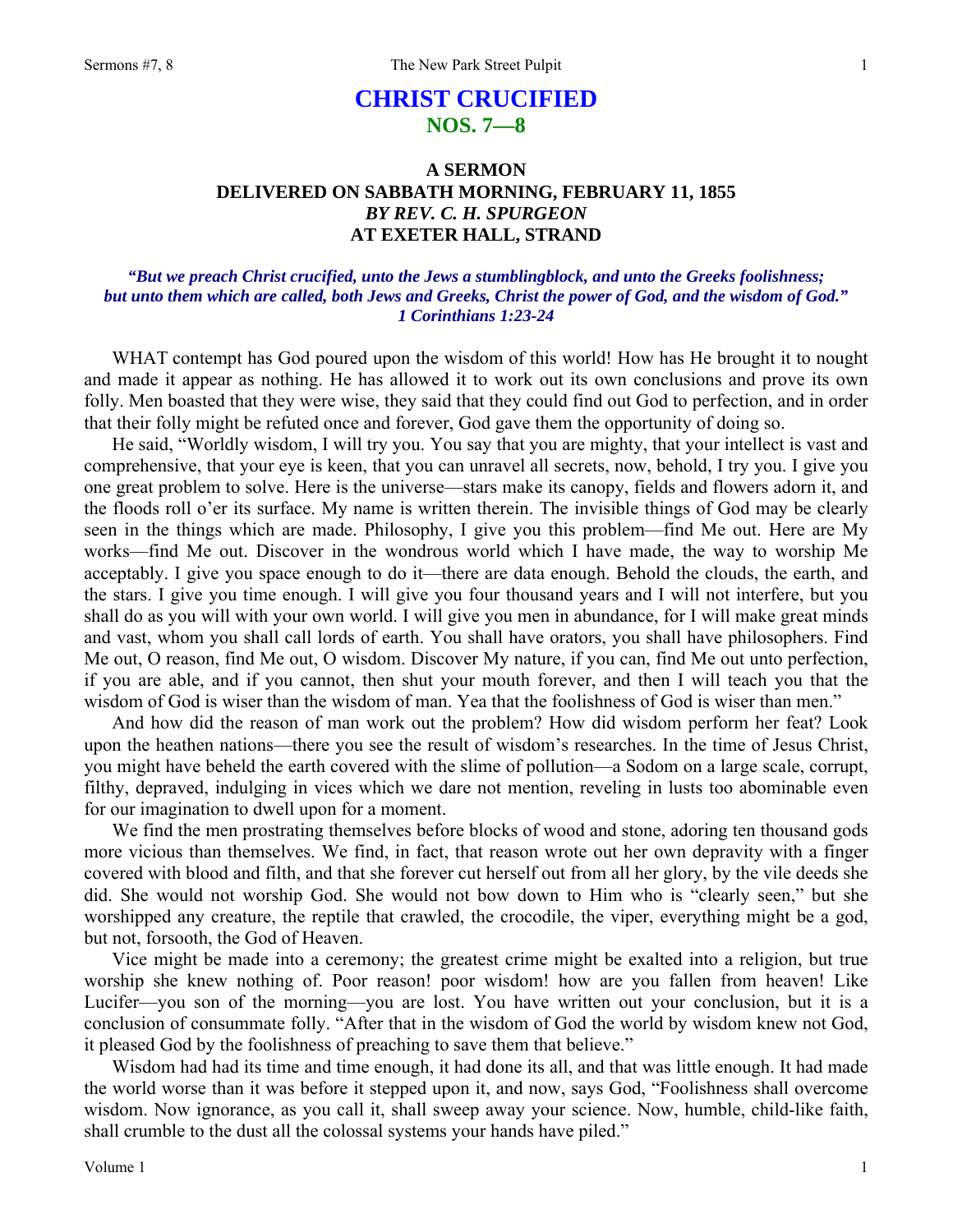He calls His army. Christ puts His trumpet to His mouth and up come the warriors, clad in fisherman's garb, with the brogue of the lake of Galilee—poor humble mariners. Here are the warriors, O wisdom! that are to confound you. These are the heroes who shall overcome your proud philosophers! These men are to plant their standard upon the ruined walls of your strongholds, and bid them fall forever.

These men, and their successors, are to exalt a Gospel in the world which you may laugh at as absurd, which you may sneer at as folly, but which shall be exalted above the hills, and shall be glorious even to the highest heavens. Since that day, God has always raised up successors of the apostles. I claim to be a successor of the apostles, not by any lineal descent, but because I have the same roll and charter as any apostle, and am as much called to preach the Gospel as Paul, himself.

If not as much owned in the conversion of sinners, yet in a measure, blessed of God, and therefore, here I stand, foolish as Paul might be, foolish as Peter, or any of those fisherman, but still with the might of God I grasp the sword of truth—coming here to "preach Christ and him crucified, unto the Jews a stumbling block, and unto the Greeks foolishness; but unto them which are called, both Jews and Greeks, Christ the power of God, and the wisdom of God."

Before I enter upon our text, let me very briefly tell you what I believe preaching Christ and Him crucified is. My friends, I do not believe it is preaching Christ and Him crucified to give our people a batch of philosophy every Sunday morning and evening, and neglect the truth of this Holy Book. I do not believe it is preaching Christ and Him crucified, to leave out the main cardinal doctrines of the Word of God and preach a religion which is all a mist and a haze, without any definite truths whatever.

I take it *that* man does not preach Christ and Him crucified, who can get through a sermon without mentioning Christ's name once, nor does that man preach Christ and Him crucified who leaves out the Holy Spirit's work, who never says a word about the Holy Ghost, so that indeed the hearers might say, "We do not so much as know whether there be a Holy Ghost."

And I have my own private opinion that there is no such a thing as preaching Christ and Him crucified, unless you preach what now-a-days is called Calvinism. I have my own ideas and those I always state boldly. It is a nickname to call it Calvinism. Calvinism is the Gospel and nothing else. I do not believe we can preach the Gospel, if we do not preach justification by faith, without works.

Nor unless we preach the sovereignty of God in His dispensation of grace. Nor unless we exalt the electing, unchangeable, eternal, immutable, conquering, love of JEHOVAH. Nor do I think we can preach the Gospel, unless we base it upon the peculiar redemption which Christ made for His elect and chosen people. Nor can I comprehend a Gospel which lets saints fall away after they are called, and suffers the children of God to be burned in the fires of damnation after having believed.

Such a gospel I abhor. The Gospel of the Bible is not such a gospel as that. We preach Christ and Him crucified in a different fashion, and to all gainsayers we reply, "We have not so learned Christ."

There are three things in the text. First, *a Gospel rejected*—"Christ, crucified, to the Jews a stumbling block, and to the Greeks foolishness." Secondly, *a Gospel triumphant*—"unto those which are called, both Jews and Greeks." And thirdly, *a Gospel admired*—it is to them who are called "the power of God; and the wisdom of God."

**I.** First, we have here A GOSPEL REJECTED.

One would have imagined that when God sent His Gospel to men, all men would meekly listen and humbly receive its truths. We should have thought that God's ministers had but to proclaim that life is brought to light by the Gospel and that Christ is come to save sinners, and every ear would be attentive, every eye would be fixed, and every heart would be wide open to receive the truth.

We should have said, judging favorably of our fellow creatures, that there would not exist in the world a monster so vile, so depraved, so polluted, as to put so much as a stone in the way of the progress of truth. We could not have conceived such a thing, yet that conception is the truth. When the Gospel was preached, instead of being accepted and admired, one universal hiss went up to heaven. Men could not bear it.

2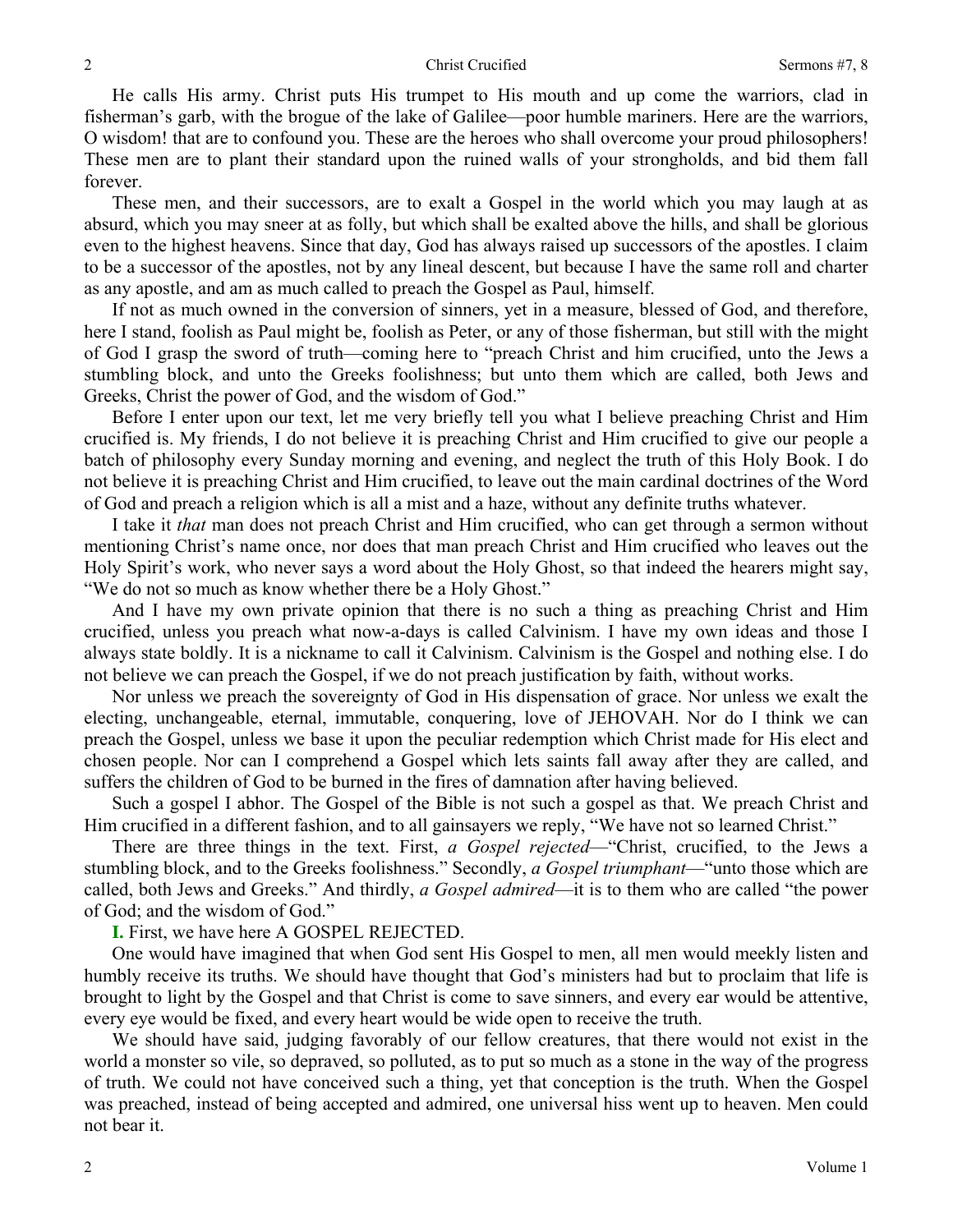Its first Preacher they dragged to the brow of the hill and would have sent Him down headlong. Yea, they did more, they nailed Him to the cross, and there they let Him languish out His dying life in agony such as no man has borne since. All His chosen ministers have been hated and abhorred by worldlings. Instead of being listened to, they have been scoffed at, treated as if they were the offscouring of all things, and the very scum of mankind.

Look at the holy men in the old times, how they were driven from city to city, persecuted, afflicted, tormented, stoned to death wherever the enemy had power to do so. Those friends of men, those real philanthropists, who came with hearts big with love, and hands full of mercy, and lips pregnant with celestial fire, and souls that burned with holy influence, those men were treated as if they were spies in the camp, as if they were deserters from the common cause of mankind, as if they were enemies and not, as they truly were, the best of friends.

Do not suppose, my friends, that men like the Gospel any better now, than they did then. There is an idea that you are growing better. I do not believe it. You are growing worse. In many respects men may be better—outwardly better—but the heart within is still the same. The human heart of today dissected, would be just like the human heart a thousand years ago. The gall of bitterness within that breast of yours is just as bitter as the gall of bitterness in that of Simon of old. We have in our hearts the same latent opposition to the truth of God, and hence we find men even as of old, who scorn the Gospel.

I shall, in speaking of the Gospel rejected, endeavor to point out the two classes of persons who equally despise the truth. The Jews make it a stumbling block and the Greeks account it foolishness. Now these two very respectable gentlemen—the Jew and the Greek—I am not going to make these ancient individuals the object of my condemnation, but I look upon them as members of a great parliament, representatives of a great constituency, and I shall attempt to show that if all the race of Jews were cut off, there would be still a great number in the world who would answer to the name of Jews, to whom Christ is a stumbling block.

And that if Greece were swallowed up by some earthquake and ceased to be a nation, there would still be the Greek unto whom the Gospel would be foolishness. I shall simply introduce the Jew and the Greek, and let them speak a moment to you, in order that you may see the gentlemen who represent you—the representative men—the persons who stand for many of you, who as yet are not called by divine grace.

The first is the Jew. To him the Gospel is a stumbling block. A respectable man the Jew was in his day. All formal religion was concentrated in his person. He went up to the temple very devoutly, he tithed all he had, even to the mint and the cumin. You would see him fasting twice in the week, with a face all marked with sadness and sorrow. If you looked at him, he had the law between his eyes. There was the phylactery, and the borders of his garments of amazing width, that he might never be supposed to be a Gentile dog—that no one might ever conceive that he was not a Hebrew of pure descent.

He had a holy ancestry, he came of a pious family, a right good man was he. He could not endure those Sadducees at all, who had no religion. He was thoroughly a religious man, he stood up for his synagogue, he would not have that temple on Mount Gerizim, he could not bear the Samaritans, he had no dealings with them, he was a religionist of the first order, a man of the very finest kind—a specimen of a man who is a moralist and who loves the ceremonies of the law.

Accordingly, when he heard about Christ, he asked who Christ was. "The son of a carpenter." "Ah!" "The son of a carpenter, and His mother's name was Mary, and His father's name Joseph." "That of itself is presumption enough," said he, "positive proof, in fact, that He cannot be the Messiah. And what does He say?" "Why He says, 'Woe unto you, Scribes and Pharisees, hypocrites.'" "That won't do."

"Moreover," He says, "It is not by the works of the flesh that any man can enter into the kingdom of heaven." The Jew tied a double knot in his phylactery at once, he thought he would have the borders of his garment made twice as broad. *He* bow to the Nazarene! No, no, and if so much as a disciple crossed the street, he thought the place polluted and would not tread in his steps.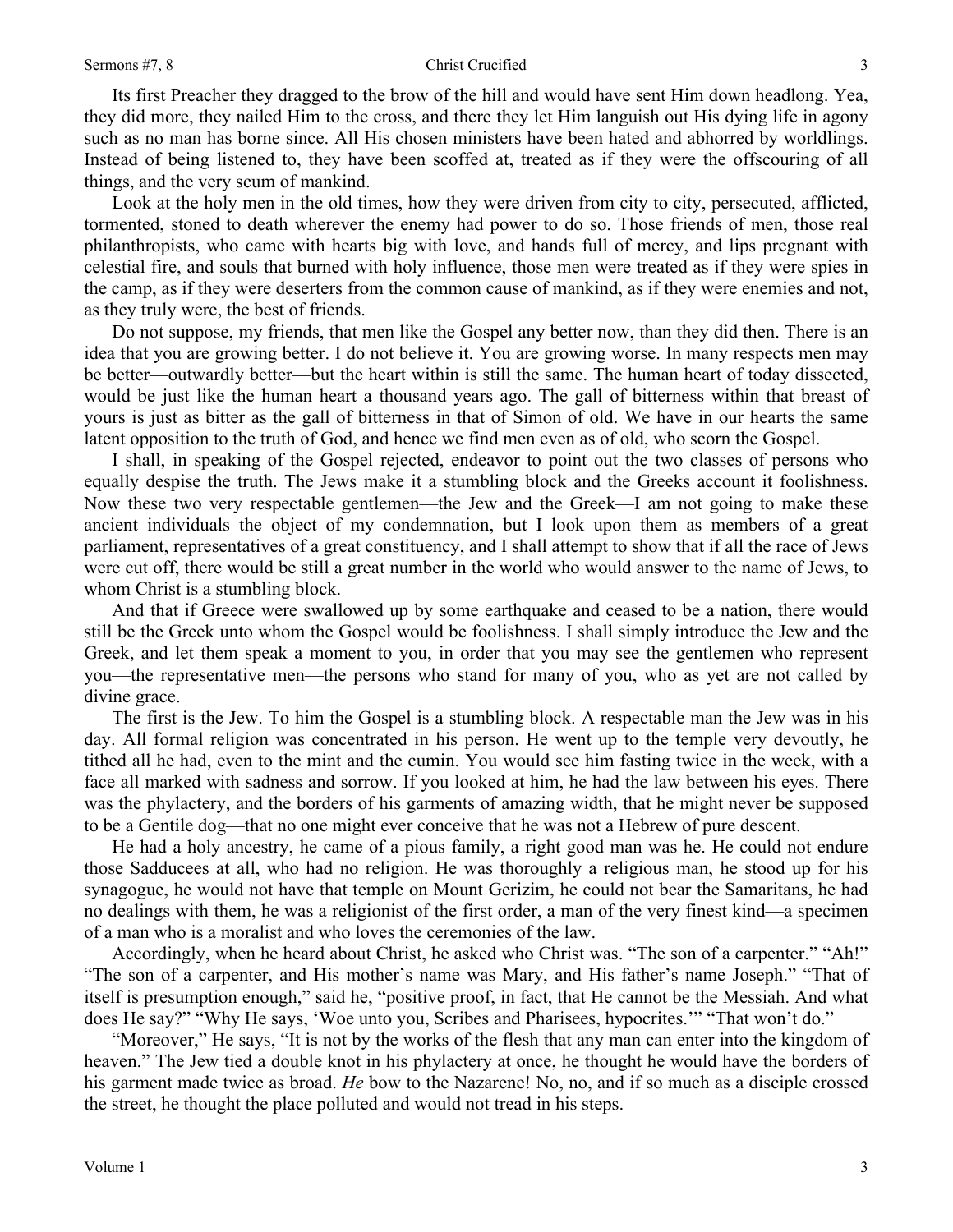Do you think he would give up his old father's religion—the religion which came from Mount Sinai—that old religion that lay in the ark and the overshadowing cherubim? He give that up? not he. A vile impostor—that is all Christ was in his eyes. He thought so. "A stumblingblock to me! I cannot hear about it! I will not listen to it."

Accordingly, he turned a deaf ear to all the Preacher's eloquence and listened not at all. Farewell, old Jew. You sleep with your fathers, and your generation is a wandering race, still walking the earth. Farewell, I have done with you. Alas! poor wretch, that Christ who was your stumblingblock, shall be your Judge, and on your head shall be that loud curse, "His blood be on us and on our children."

But I am going to find out Mr. Jew here in Exeter Hall—persons who answer to his description—to whom Jesus Christ is a stumblingblock. Let me introduce you to yourselves, some of you. You were of a pious family too, were you not? Yes. And you have a religion which you love—you love it so far as the chrysalis of it goes, the outside, the covering, the husk. You would not have one rubric altered, nor one of those dear old arches taken down, nor the stained glass removed for all the world, and any man who should say a word against such things, you would set down as a heretic at once.

Or perhaps you do not go to such a place of worship, but you love some plain old meeting house, where your forefathers worshipped, called a dissenting chapel. Ah! it is a beautiful plain place, you love it, you love its ordinances, you love its exterior, and if anyone spoke against the place, how vexed you would feel.

You think that what they do there, they ought to do everywhere. In fact your church is a model one, the place where you go is exactly the sort of place for everybody. And if I were to ask you why you hope to go to heaven, you would, perhaps, say, "Because I am a Baptist," or, "Because I am an Episcopalian," or whatever other sect you belong to. There is yourself, I know Jesus Christ will be to you a stumblingblock.

If I come and tell you that all your going to the house of God is good for nothing, if I tell you that all those many times you have been singing and praying, all pass for nothing in the sight of God, because you are a hypocrite and a formalist. If I tell you that your heart is not right with God, and that unless it is so, all the external is good for nothing, I know what you will say—"I shan't hear that young man again." It is a stumbling block.

If you had stepped in anywhere where you had heard formalism exalted, if you had been told, "This must you do, and this other must you do, and then you will be saved," you would highly approve of it. But how many are there externally religious, with whose characters you could find no fault, but who have never had the regenerating influence of the Holy Ghost, who never were made to lie prostrate on their face before Calvary's cross, who never turned a wishful eye to yonder Savior crucified, who never put their trust in Him who was slain for the sons of men.

They love a superficial religion, but when a man talks deeper than that, they set it down cant. You may love all that is external about religion, just as you may love a man for his clothes—caring nothing for the man himself. If so, I know you are one of those who reject the Gospel. You will hear me preach, and while I speak about the externals, you will hear me with attention.

While I plead for morality and argue against drunkenness, or show the heinousness of Sabbathbreaking, all well and good, but if once I say, "Except ye be converted, and become as little children, ye can in no wise enter into the kingdom of God," if once I tell you that you must be elected of God—that you must be purchased with the Savior's blood—that you must be converted by the Holy Ghost—you will say, "He is a fanatic! Away with him, away with him! We do not want to hear that any more." Christ crucified is to the Jew—the ceremonialist—a stumblingblock.

But there is another specimen of this Jew to be found. He is thoroughly orthodox in his sentiments. As for forms and ceremonies, he thinks nothing about them. He goes to a place of worship where he learns sound doctrine. He will hear nothing but what is true. He likes that we should have good works and morality. He is a good man, and no man can find fault with him.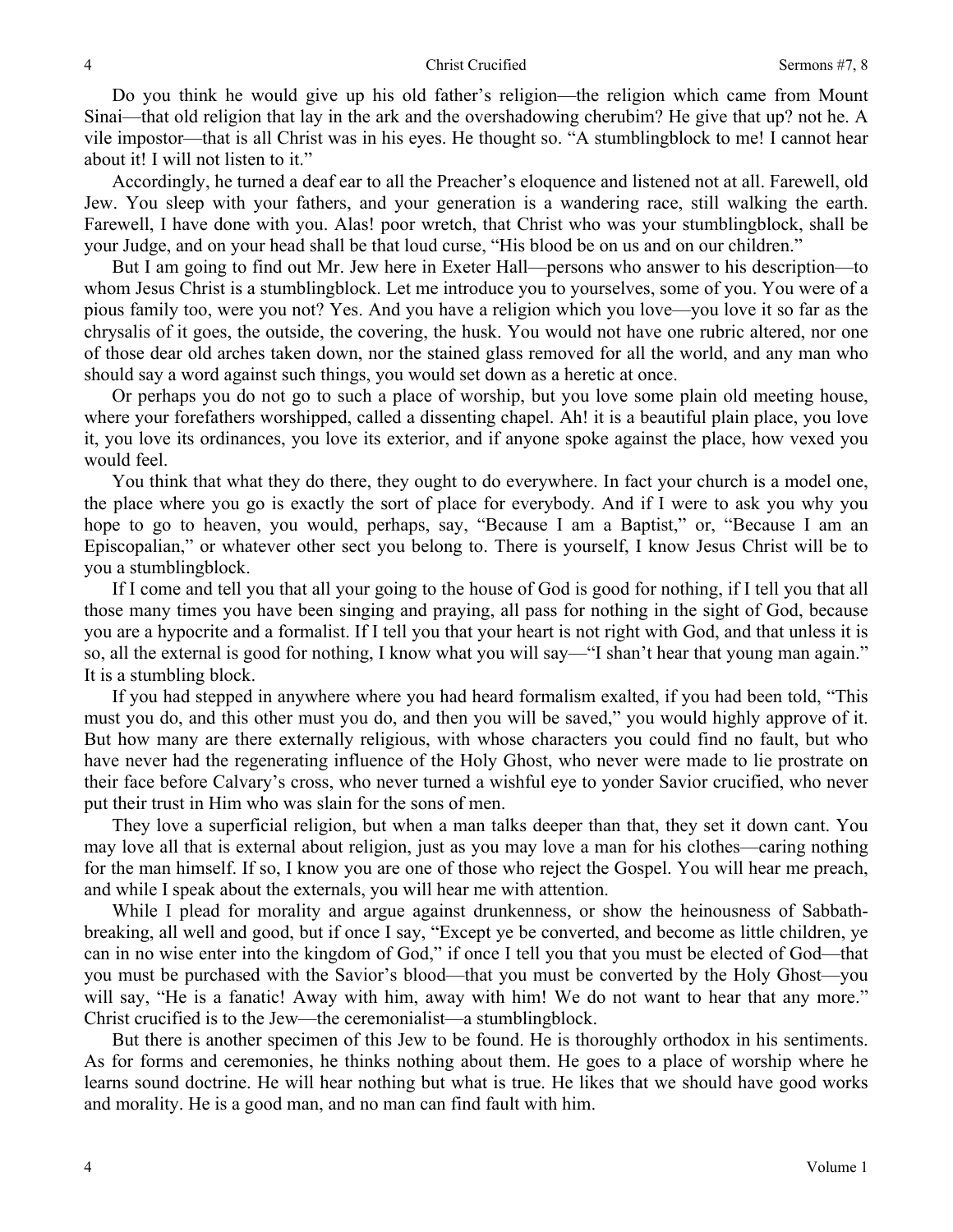Here he is, regular in his Sunday pew. In the market he walks before men in all honesty—so you would imagine. Ask him about any doctrine and he can give you a disquisition upon it. In fact, he could write a treatise upon anything in the Bible, and a great many things besides. He knows almost everything, and here, up in this dark attic of the head, his religion has taken up its abode. He has a best parlor down in his heart, but his religion never goes there—that is shut against it. He has money in there—mammon, worldliness, or he has something else—self-love, pride.

Perhaps he loves to hear experiential preaching, he admires it all. In fact, he loves anything that is sound. But then he has not any sound in himself, or rather, it is all sound and there is no substance. He likes to hear true doctrine, but it never penetrates his inner man. You never see him weep. Preach to him about Christ crucified, a glorious subject, and you never see a tear roll down his cheek.

Tell him of the mighty influence of the Holy Ghost—he admires you for it, but he never had the hand of the Holy Spirit on his soul. Tell him about communion with God, plunging into Godhead's deepest sea and being lost in its immensity—the man loves to hear, but he never experiences, he has never communed with Christ.

And accordingly when once you begin to strike home, when you lay him on the table, take out your dissecting knife, begin to cut him up and show him his own heart, let him see what it is by nature, and what it must become by grace—the man starts, he cannot stand that, he wants none of that—Christ received in the heart and accepted. Albeit that he loves it enough in the head, 'tis to him a stumblingblock, and he casts it away.

Do you see yourselves here, my friends? See yourselves as others see you? See yourselves as God sees you? For so it is, here be many to whom Christ is as much a stumblingblock now as ever He was. O you formalists! I speak to you, O you who have the nutshell, but abhor the kernel. O you who like the trappings and the dress, but care not for that fair virgin who is clothed therewith. O you who admire the paint and the tinsel, but abhor the solid gold, I speak to you.

I ask you, does your religion give you solid comfort? Can you stare death in the face with it and say, "I know that my Redeemer liveth"? Can you close your eyes at night, singing as your vesper song—

## *"I to the end must endure, As sure as the earnest is given"?*

Can you bless God for affliction? Can you plunge in accoutred as you are, and swim through all the floods of trial? Can you march triumphant through the lion's den, laugh at affliction, and bid defiance to hell? Can you? No! Your gospel is an effeminate thing, a thing of words and sounds, and not of power. Cast it from you, I beseech you, it is not worth your keeping.

And when you come before the throne of God, you will find it will fail you, and fail you so that you shall never find another. For lost, ruined, destroyed, you shall find that Christ who is now *σκαγοαλογ*, "a stumblingblock," will be your Judge.

I have found out the Jew and I have now to discover the Greek. He is a person of quite a different exterior to the Jew. As to the phylactery, to him it is all rubbish, and as to the broad-hemmed garment, he despises it. He does not care for the forms of religion. He has an intense aversion, in fact, to broadbrimmed hats, or to everything which looks like outward show.

He appreciates eloquence. He admires a smart saying, he loves a quaint expression. He likes to read the last new book. He is a Greek and to him the Gospel is foolishness. The Greek is a gentleman found in most places now-a-days—manufactured sometimes in colleges, constantly made in schools, produced everywhere.

He is on the exchange, in the market, he keeps a shop, rides in a carriage, he is a noble, a gentleman, he is everywhere, even in court. He is thoroughly wise. Ask him anything and he knows it. Ask for a quotation from any of the old poets, or anyone else, and he can give it you. If you are a Mohammedan,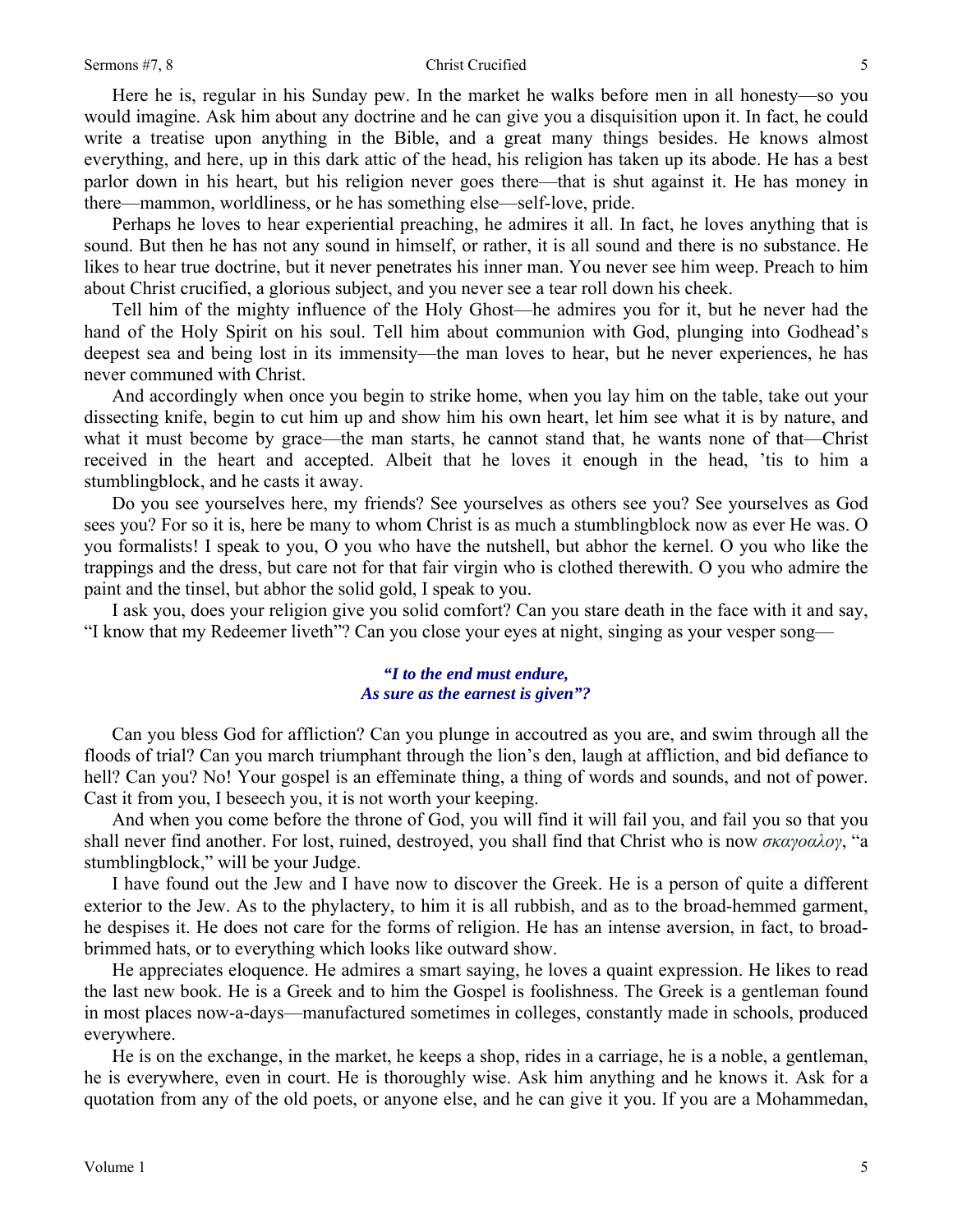and plead the claims of your religion, he will hear you very patiently. But if you are a Christian, and talk to him of Jesus Christ, "Stop your cant," he says, "I don't want to hear anything about that."

This Grecian gentleman believes all philosophy except the true one. He studies all wisdom except the wisdom of God. He seeks all learning except spiritual learning. He loves everything except that which God approves. He likes everything which man makes and nothing which comes from God. It is foolishness to him, confounded foolishness. You have only to discourse about one doctrine in the Bible and he shuts his ears. He wishes no longer for your company, it is foolishness.

I have met this gentleman a great many times. Once when I saw him, he told me he did not believe in any religion at all. And when I said I did and had a hope that when I died I should go to heaven, he said he dared say it was very comfortable, but he did not believe in religion, and that he was sure it was best to live as nature dictated.

Another time he spoke well of all religions, and believed they were very good in their place and all true. And he had no doubt that if a man were sincere in any kind of religion, he would be all right at last. I told him I did not think so, and that I believed there was but one religion revealed of God—the religion of God's elect, the religion which is the gift of Jesus. He then said I was a bigot and wished me good morning. It was to him foolishness. He had nothing to do with me at all. He either liked no religion or every religion.

Another time I held him by the coat button, and I discussed with him a little about faith. He said, "It is all very well, I believe that is true Protestant doctrine." But presently I said something about election, and he said, "I don't like that, many people have preached that and turned it to bad account." I then hinted something about free grace, but that he could not endure, it was to him foolishness.

He was a polished Greek, and thought that if he were not chosen, he ought to be. He never liked that passage—"God hath chosen the foolish things of this world to confound the wise, and the things which are not, to bring to nought things that are." He thought it was very discreditable to the Bible, and when the book was revised, he had no doubt it would be cut out.

To such a man—for he is here this morning, very likely come to hear this reed shaken of the wind—I have to say this, Ah! you wise man, full of worldly wisdom, your wisdom will stand you here, but what will you do in the swellings of Jordan? Philosophy may do well for you to lean upon while you walk through this world, but the river is deep, and you will want something more than that. If you have not the arm of the Most High to hold you up in the flood and cheer you with promises, you will sink, man. With all your philosophy, you will sink. With all your learning, you shall sink, and be washed into that awful ocean of eternal torment, where you shall be forever.

Ah! Greeks, it may be foolishness to you, but you shall see the Man your Judge, and then you shall rue the day that e'er you said that God's Gospel was foolishness.

**II.** Having spoken thus far upon the Gospel rejected, I shall now briefly speak upon the GOSPEL TRIUMPHANT.

"Unto us who are called, both Jews and Greeks, it is the power of God, and the wisdom of God."

Yonder man rejects the Gospel, despises grace, and laughs at it as a delusion. Here is another man who laughed at it too, but God will fetch him down upon his knees. Christ shall not die for nothing. The Holy Ghost shall not strive in vain. God has said, "My word shall not return unto me void, but it shall accomplish that which I please, and it shall prosper in the thing whereto I sent it." "He shall see of the travail of His soul, and shall be abundantly satisfied."

If one sinner is not saved, another shall be. The Jew and the Greek shall never depopulate heaven. The choirs of glory shall not lose a single songster by all the opposition of Jews and Greek, for God has said it—some shall be called, some shall be saved, some shall be rescued.

> *"Perish the virtue, as it ought, abhorred, And the fool with it, who insults his Lord. The atonement a Redeemer's love has wrought*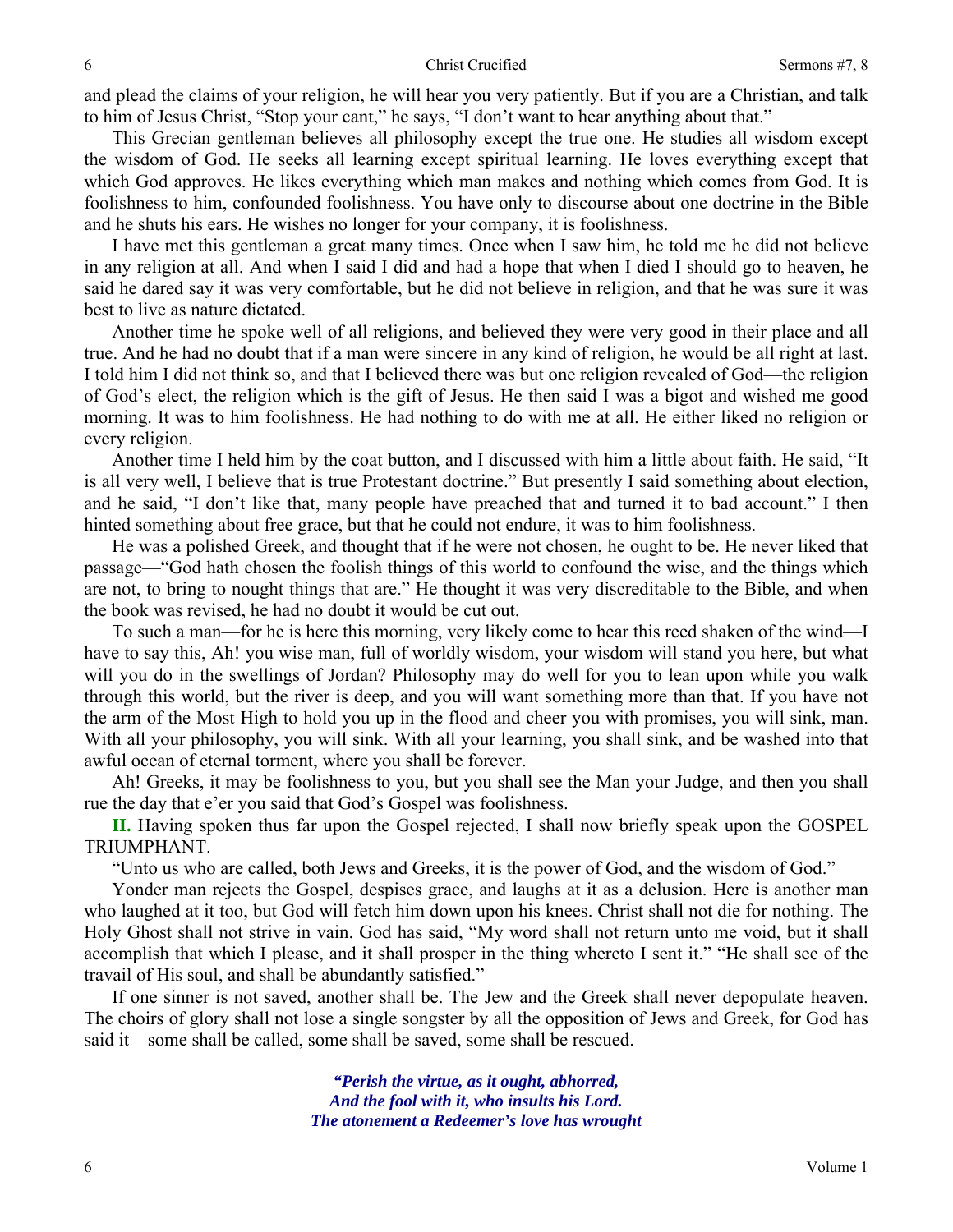*Is not for you—the righteous need it not. See thou yon harlot wooing all she meets, The worn-out nuisance of the public streets, Herself from morn to night, from night to morn, Her own abhorrence, and as much your scorn: The gracious shower, unlimited and free, Shall fall on her when heaven denies it thee. Of all that wisdom dictates, this the drift, That man is dead in sin, and life a gift."* 

If the righteous and good are not saved, if they reject the Gospel, there are others who are to be called, others who shall be rescued, for Christ will not lose the merits of His agonies, or the purchase of His blood.

"*Unto us who are called.*" I received a note this week asking me to explain that word "*called*," because in one passage it says, "Many are called but few are chosen," while in another it appears that all who are called must be chosen. Now, let me observe that there are two calls. As my old friend John Bunyan says, "The hen has two calls, the common cluck, which she gives daily and hourly, and the special one which she means for her little chickens."

So there is a general call, a call made to every man—every man hears it. Many are called by it, you are all called this morning in that sense, but very few are chosen. The other is a special call, the children's call. You know how the bell sounds over the workshop to call the men to work—that is a general call.

A father goes to the door and calls out, "John, it is dinner time!"—that is the special call. Many are called with the general call, but they are not chosen. The special call is for the children only, and that is what is meant in the text, "Unto us who are called, both Jews and Greeks, Christ the power of God and the wisdom of God." That call is always a special one.

While I stand here and call men, nobody comes. While I preach to sinners universally, no good is done. It is like the sheet lightning you sometimes see on the summer's evening, beautiful, grand, but who has ever heard of anything being struck by it? But the special call is the forked flash from heaven. It strikes somewhere—it is the arrow sent in between the joints of the harness.

The call which saves is like that of Jesus, when He said, "Mary," and she said unto Him, "Rabboni." Do you know anything about that special call my beloved? Did Jesus ever call you by name? Can you recollect the hour when He whispered your name in your ear, when He said, "Come to me"?

If so, you will grant the truth of what I am going to say next about it—that it is an effectual call. There is no resisting it. When God calls with His special call, there is no standing out. Ah! I know I laughed at religion. I despised, I abhorred it, but that call! Oh! I would not come. But God said, "You shall come. All that the Father gives to me shall come." "Lord, I will not." "But you shall," said God.

And I have gone up to God's house sometimes almost with a resolution that I would not listen, but listen I must. Oh, how the Word came into my soul! Was there a power of resistance? No, I was thrown down, each bone seemed to be broken. I was saved by effectual grace.

I appeal to your experience, my friends. When God took you in hand, could you withstand Him? You stood against your minister times enough. Sickness did not break you down, disease did not bring you to God's feet, eloquence did not convince you, but when God put His hand to the work, ah! then what a change. Like Saul, with his horses going to Damascus, that voice from heaven said, "I am Jesus whom thou persecutest." "Saul, Saul, why persecutest thou me?" There was no going further then. That was an effectual call.

Like that, again, which Jesus gave to Zaccheus, when he was up in the tree. Stepping under the tree, He said, "Zaccheus, come down, to-day I must abide at thy house." Zaccheus, was taken in the net. He heard his own name, the call sank into his soul, he could not stop up in the tree, for an Almighty impulse drew him down.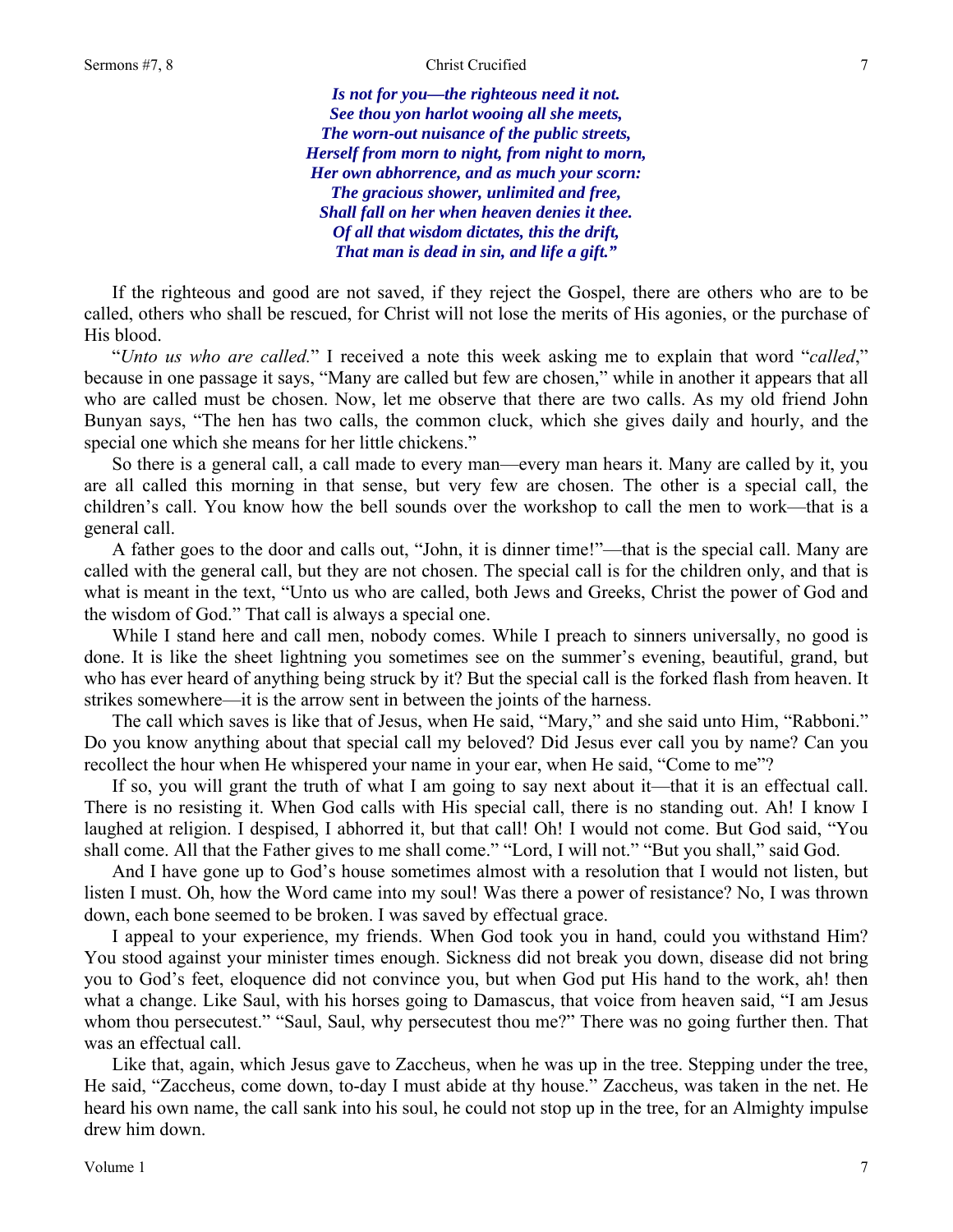And I could tell you some singular instances of persons going to the house of God and having their characters described, limned out to perfection, so that they have said, "He is painting me, he is painting me." Just as I might say to that young man here who stole his master's gloves yesterday, that Jesus calls him to repentance.

It may be that there is such a person here, and when the call comes to a peculiar character, it generally comes with a special power. God gives his ministers a brush, and shows them how to use it in painting life-like portraits, and thus the sinner hears the special call. I cannot give the special call, God alone can give it, and I leave it with Him. Some must be called. Jew and Greek may laugh, but still there are some who are called, both Jews and Greeks.

Then to close up this second point, it is a great mercy that many a Jew has been made to drop his self-righteousness, many a legalist has been made to drop his legalism and come to Christ, many a Greek has bowed his genius at the throne of God's Gospel. We have a few such. As Cowper says—

> *"We boast some rich ones whom the Gospel sways, And one who wears a coronet and prays; Like gleanings of an olive tree they show, Here and there one upon the topmost bough."*

**III.** Now we come to our third point, A GOSPEL ADMIRED, unto us who are called of God, it is the power of God, and the wisdom of God.

Now, beloved, this must be a matter of pure experience between your souls and God. If you are called of God this morning, you will know it. I know there are times when a Christian has to say,

> *"'Tis a point I long to know, Oft it causes anxious thought; Do I love the Lord or no? Am I His, or am I not?"*

But if a man never in his life knew himself to be a Christian, he never was a Christian. If he never had a moment of confidence, when he could say, "Now I know in whom I have believed," I think I do not utter a harsh thing when I say, that that man could not have been born-again. For I do not understand how a man can be born-again and not know it. I do not understand how a man can be killed and then made alive again, and not know it. How a man can pass from death unto life, and not know it. How a man can be brought out of darkness into marvelous light without knowing it.

I am sure I know it, when I shout out my old verse,

*"Now free from sin, I walk at large, My Savior's blood's my full discharge; At His dear feet content I lay, A sinner saved, and homage pay."* 

There are moments when the eyes glisten with joy, and we can say, "We are persuaded, confident, certain." I do not wish to distress anyone who is under doubt. Often gloomy doubts will prevail. There are seasons when you fear you have not been called, when you doubt your interest in Christ. Ah! what a mercy it is that it is not your hold of Christ that saves you, but His hold of you!

What a sweet fact that it is not how you grasp His hand, but His grasp of yours, that saves you. Yet I think you ought to know sometime or other, whether you are called of God. If so, you will follow me in the next part of my discourse which is a matter of pure experience, unto us who are saved it is "Christ the power of God, and the wisdom of God."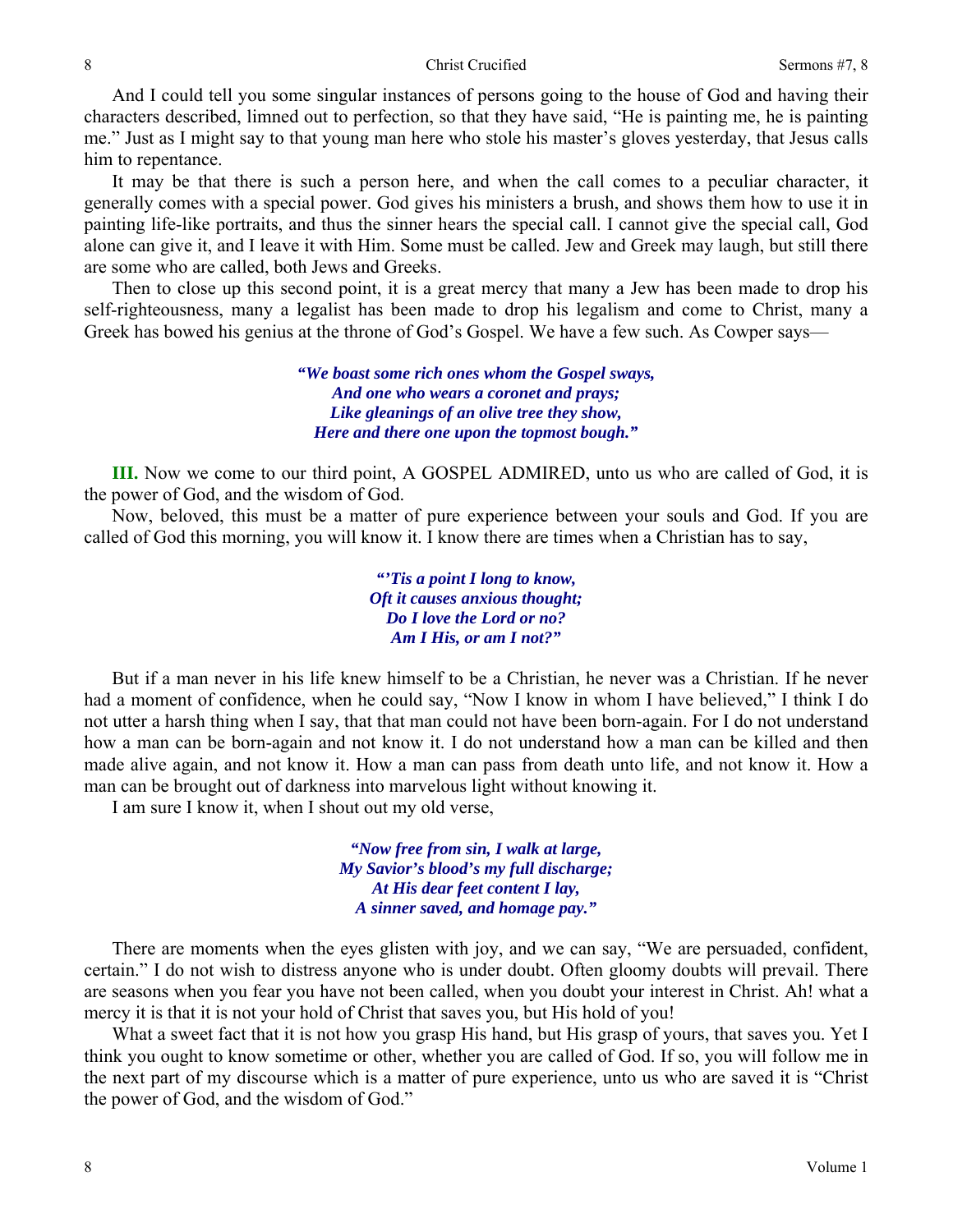The Gospel is to the true believer a thing of power. It is Christ the power of God. Ay, there is a power in God's Gospel beyond all description. Once, I, like Mazeppa, bound on the wild horse of my lust, bound hand and foot, incapable of resistance, was galloping on with hell's wolves behind me, howling for my body and my soul, as their just and lawful prey.

There came a mighty hand which stopped that wild horse, cut my bands, set me down, and brought me into liberty. Is there power, sir? Ay, there is power, and he who has felt it must acknowledge it. There was a time when I lived in the strong old castle of my sins and rested in my works. There came a trumpeter to the door, and bade me open it. I with anger chide him from the porch, and said he ne'er should enter.

There came a goodly personage, with loving countenance. His hands were marked with scars where nails were driven, and His feet had nail prints too. He lifted up His cross, using it as a hammer. At the first blow, the gate of my prejudice shook. At the second, it trembled more. At the third, down it fell, and in He came, and He said, "Arise, and stand upon your feet, for I have loved you with an everlasting love."

A thing of power! Ah! it is a thing of power. I have felt it *here*, in this heart, I have the witness of the Spirit within, and know it is a thing of might, because it has conquered me, it has bowed me down.

## *"His free grace alone, from the first to the last, Hath won my affection, and held my soul fast."*

The Gospel to the Christian is a thing of power. What is it that makes the young man devote himself as a missionary to the cause of God, to leave father and mother, and go into distant lands? It is a thing of power that does it—it is the Gospel. What is it that constrains yonder minister, in the midst of the cholera, to climb up that creaking staircase, and stand by the bed of some dying creature who has that dire disease? It must be a thing of power which leads him to venture his life—it is love of the cross of Christ which bids him do it.

What is that which enables one man to stand up before a multitude of his fellows, all unprepared it may be, but determined that he will speak nothing but Christ and Him crucified? What is it that enables him to cry, like the warhorse of Job in battle, "Aha!" and move glorious in might? It is a thing of power that does it—it is Christ crucified.

And what emboldens that timid female to walk down that dark lane in the wet evening that she may go and sit beside the victim of a contagious fever? What strengthens her to go through that den of thieves and pass by the profligate and profane? What influences her to enter into that charnel-house of death, and there sit down and whisper words of comfort?

Does gold make her do it? They are too poor to give her gold. Does fame make her do it? She shall never be known, nor written among the mighty women of this earth. What makes her do it? Is it love of merit? No, she knows she has no desert before high heaven. What impels her to it? It is the power of the Gospel on her heart—it is the cross of Christ—she loves it and she therefore says—

> *"Were the whole realm of nature mine, That were a present far too small; Love so amazing, so divine, Demands my soul, my life, my all."*

But I behold another scene. A martyr is hurried to the stake. The halberd men are around him, the crowds are mocking, but he is marching steadily on. See, they bind him with a chain around his middle to the stake. They heap bundles of sticks all about him. The flame is lighted up. Listen to his words, "Bless the Lord, O my soul, and all that is within me, bless his holy name."

The flames are kindling round his legs, the fire is burning him even to the bone, see him lift up his hands and say, "I know that my Redeemer liveth, and though the fire devour this body, yet in my flesh shall I see the Lord." Behold him clutch the stake, and kiss it as if he loved it, and hear him say, "For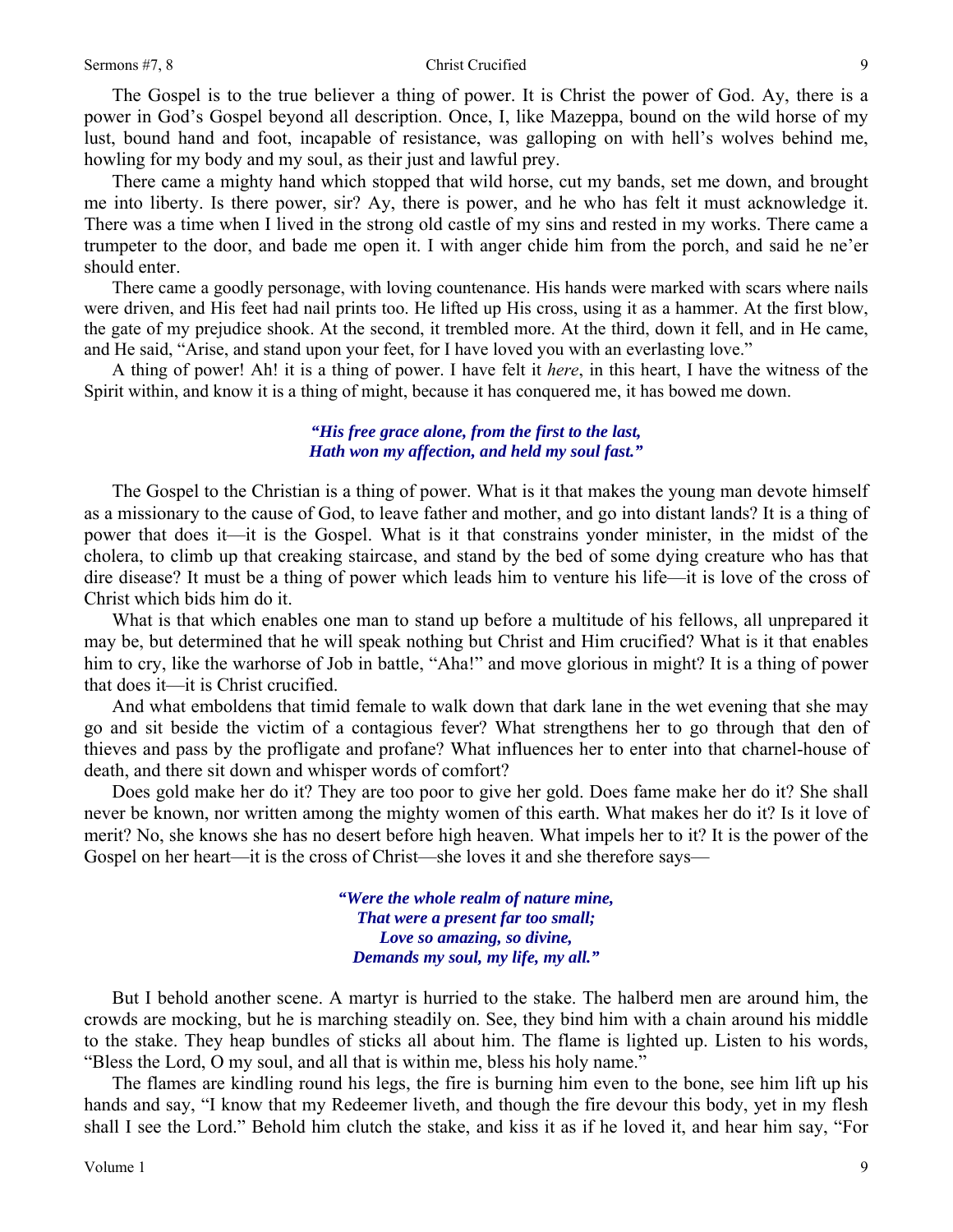every chain of iron that man girds me with, God shall give me a chain of gold, for all these faggots, and this ignominy, and shame, He shall increase the weight of my eternal glory."

See, all the under parts of his body are consumed. Still he lives in the torture. At last he bows himself, and the upper part of his body falls over, and as he falls you hear him say, "Into thy hands I commend my spirit." What wondrous magic was on him, sirs? What made that man strong? What helped him to bear that cruelty? What made him stand unmoved in the flames? It was the thing of power—it was the cross of Jesus crucified. For "unto us who are saved it is the power of God."

But behold another scene far different. There is no crowd there, it is a silent room. There is a poor pallet, a lonely bed, a physician standing by. There is a young girl, her face is blanched by consumption, long has the worm eaten her cheek, and though sometimes the flush came, it was the death-flush of the deceitful destroyer.

There she lies, weak, pale, wan, worn, dying, yet behold a smile upon her face, as if she had seen an angel. She speaks and there is music in her voice. Joan of Arc of old was not half so mighty as that girl. She is wrestling with dragons on her deathbed, but see her composure, and hear her dying sonnet—

> *"Jesus! lover of my soul, Let me to Thy bosom fly, While the billows near me roll— While the tempest still is high!*

*"Hide me, O my Savior! hide Till the storm of life is past! Safe into the haven guide; Oh, receive my soul at last!"* 

And with a smile she shuts her eye on earth and opens it in heaven. What enables her to die like that? It is the power of God unto salvation—it is the cross—it is Jesus crucified.

I have little time to discourse upon the other point, and be it far from me to weary you by a lengthened and prosy sermon, but we must glance at the other statement. Christ is, to the called ones, the wisdom of God, as well as the power of God. To a believer, the Gospel is the perfection of wisdom, and if it appear not so to the ungodly, it is because of the perversion of judgment consequent on their depravity.

An idea has long possessed the public mind that a religious man can scarcely be a wise man. It has been the custom to talk of infidels, atheists, and deists, as men of deep thought and comprehensive intellect, and to tremble for the Christian controversialist, as if he must surely fall by the hand of his enemy.

But this is purely a mistake, for the Gospel is the sum of wisdom, an epitome of knowledge, a treasure house of truth, and a revelation of mysterious secrets. In it we see how justice and mercy may be married, here we behold inexorable law entirely satisfied, and sovereign love bearing away the sinner in triumph. Our meditation upon it enlarges the mind, and as it opens to our soul in successive flashes of glory, we stand astonished at the profound wisdom manifest in it.

Ah, dear friends! if you seek wisdom, you shall see it displayed in all its greatness, not in the balancing of the clouds, nor the firmness of earth's foundations; not in the measured march of the armies of the sky, nor in the perpetual motion of the waves of the sea; not in vegetation with all its fairy forms of beauty, nor in the animal with its marvelous tissue of nerve, and vein, and sinew; nor even in man, that last and loftiest work of the Creator.

But turn aside and see this great sight!—an incarnate God upon the cross, a substitute atoning for mortal guilt, a sacrifice satisfying the vengeance of heaven and delivering the rebellious sinner. Here is essential wisdom, enthroned, crowned, glorified. Admire you men of earth, if you be not blind. And you,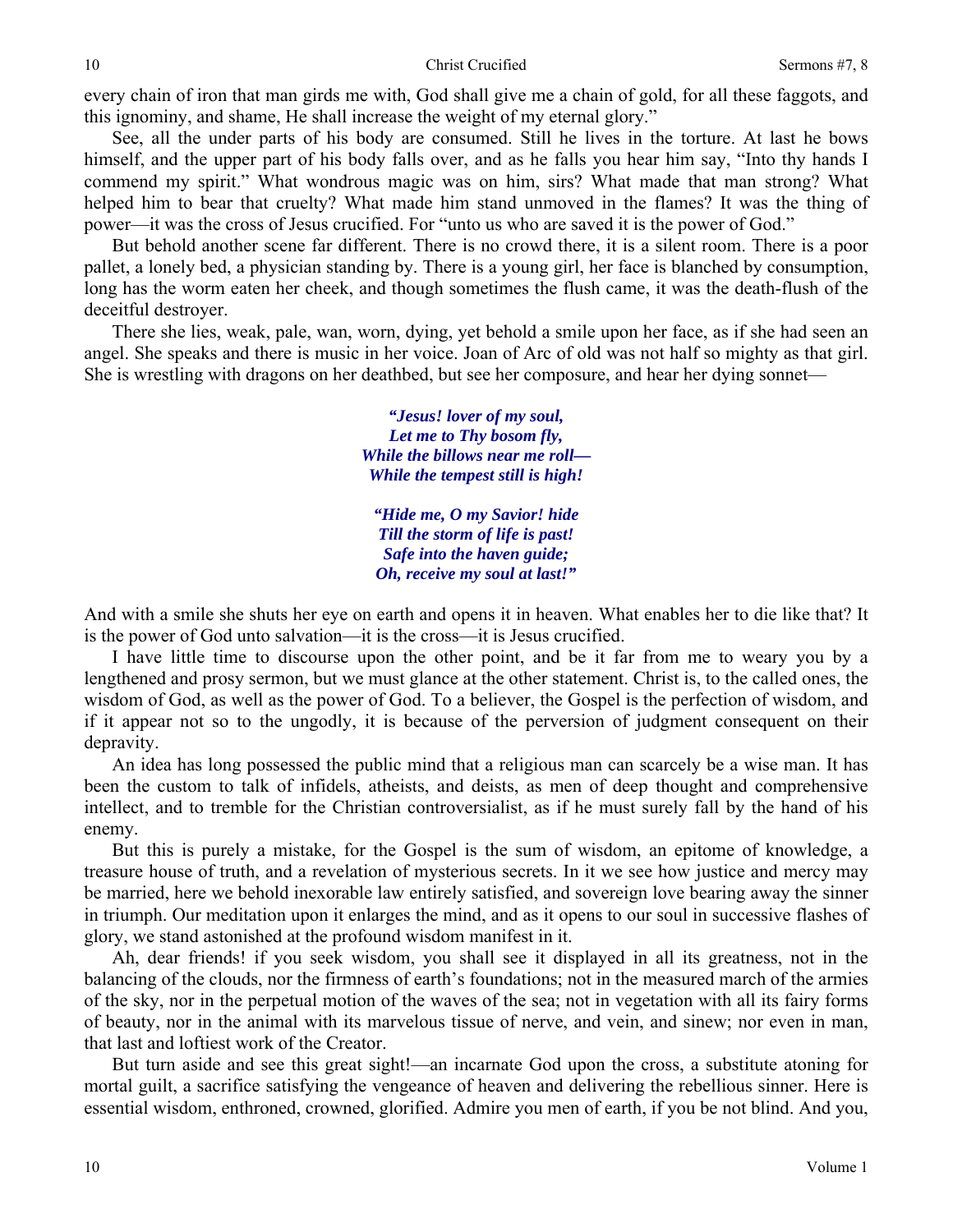who glory in your learning, bend your heads in reverence, and own that all your skill could not have devised a Gospel at once so just to God, so safe to man.

Remember, my friends, that while the Gospel is in itself wisdom, it also confers wisdom on its students. She teaches young men wisdom and discretion, and gives understanding to the simple. A man who is a believing admirer and a hearty lover of the truth, as it is in Jesus, is in a right place to follow with advantage any other branch of science.

I confess I have a shelf in my head for everything now. Whatever I read I know where to put it, whatever I learn I know where to stow it away. Once when I read books, I put all my knowledge together in glorious confusion, but ever since I have known Christ, I have put Christ in the center as my sun, and each science revolves round it like a planet, while minor sciences are satellites to these planets.

Christ is to me the wisdom of God. I can learn everything now. The science of Christ crucified is the most excellent of sciences, she is to me the wisdom of God. Oh, young man, build your studio on Calvary! there raise your observatory, and scan by faith the lofty things of nature. Take you a hermit's cell in the garden of Gethsemane, and lave your brow with the waters of Siloa. Let the Bible be your standard classic—your last appeal in matters of contention. Let its light be your illumination, and you shall become more wise than Plato, more truly learned than the seven sages of antiquity.

And now, my dear friends, solemnly and earnestly, as in the sight of God, I appeal to you. You are gathered here this morning, I know, from different motives—some of you have come from curiosity, others of you are my regular hearers, some have come from one place and some from another. What have you heard me say this morning?

I have told you of two classes of persons who reject Christ, the religionist who has a religion of form and nothing else, and the man of the world, who calls our Gospel foolishness. Now put your hand upon your heart and ask yourself this morning, "Am I one of these?" If you are, then walk the earth in all your pride, then go as you came in, but know that for all this the Lord shall bring you into judgment. Know you that your joys and delights shall vanish like a dream, "and like the baseless fabric of a vision," be swept away forever.

Know you this, moreover, O man, that one day in the halls of Satan, down in hell, I perhaps may see you among those myriad spirits who revolve forever in a perpetual circle with their hands upon their hearts. If your hand be transparent and your flesh transparent, I shall look through your hand and flesh, and see your heart within.

And how shall I see it? Set in a case of fire—in a case of fire! And there you shall revolve forever, with the worm gnawing within your heart, which shall never die—a case of fire around your neverdying, ever-tortured heart. Good God! let not these men still reject and despise Christ, but let this be the time when they shall be called.

To the rest of you who are called, I need say nothing. The longer you live, the more powerful will you find the Gospel to be. The more deeply Christ-taught you are, the more you live under the constant influence of the Holy Spirit, the more you will know the Gospel to be a thing of power, and the more also will you understand it to be a thing of wisdom. May every blessing rest upon you, and may God come up with us in the evening!

> *"Let men or angels dig the mines Where nature's golden treasure shines; Brought near the doctrine of the cross, All nature's gold appears but dross.*

*Should vile blasphemers with disdain Pronounce the truths of Jesus vain, We'll meet the scandal and the shame, And sing and triumph in His name."*